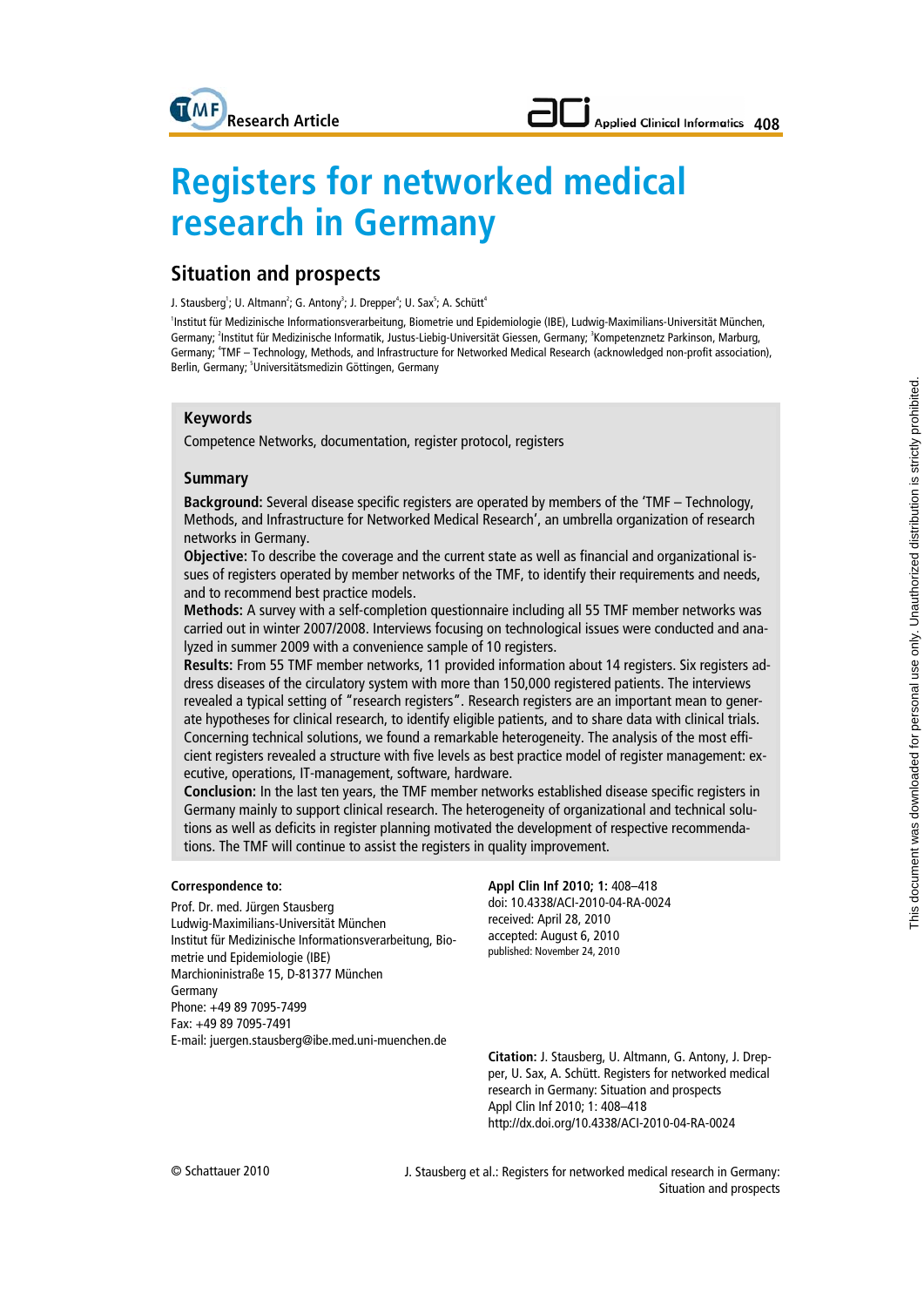# **1. Background**

 **Research Article** 

According to Dreyer and Garner, "registries are being used to fill important gaps in evidence" and "support timely decisions by regulatory agencies" [1]. Brooke defined a register<sup>a</sup> as "a file of documents containing uniform information about individual persons, collected in a systematic and comprehensive way, in order to serve a predetermined purpose" [2]. A recent Austrian health technology assessment differentiates between epidemiological registers, quality registers, and "risk, disease or intervention oriented registries" [3]. Gladman and Menter list several types of clinical registers [4]: administrative ones, for clinical trials, for longitudinal observational studies, and for genetic studies. We look at registers as a documentation type with four characteristics [5–7]:

- a) answering questions concerning groups of patients (or other observational units),
- b) having a clear target population,
- c) aiming at a complete coverage of the target population or at least a recording of a representative sample,
- d) starting with broad or unspecific research questions.

Whereas several recommendations about register development and operation had been published in the last years [3, 8], reviews about existing registers other than cancer registers are rare. As one exception, Newton and Garner performed an analysis of disease registers in England in 2000 [9]. They recommended the formulation of a national strategy for England, the establishment of respective public observatories, the implementation of at least one national academic center, a differentiated funding approach and a national solution concerning data protection issues.

## **1.1 TMF and registers**

Starting in 1999, Competence Networks in Medicine and Clinical Trial Centers were funded by the German Federal Ministry of Education and Research. Located at university hospitals, Clinical Trial Centers are centralized providers of services for researchers. They supply personnel and logistical resources on site for planning, conducting and evaluating clinical trials in compliance with internationally accepted quality standards. Trials are also run under contract for third parties, such as industrial clients. Competence Networks in Medicine are disease oriented research networks which focus on a two pronged approach: They are directed at innovation oriented research and at the transfer and implementation of research results into practical and economically viable solutions.

The networks received an annual budget of about 2.5 million Euro for a broad range of tasks as provision of common services like reference diagnoses of relevant pathogens, multicenter clinical studies, continuing medical education, consultation services for doctors, patients and relatives. As part of their general mission of interdisciplinary cooperation of patient care and clinical and basic research, the Competence Networks built up disease specific registers in Germany. The TMF – Technology, Methods, and Infrastructure for Networked Medical Research supports the Competence Networks and Clinical Trial Centers as well as other structures of joint research in Germany on behalf of the Federal Ministry of Education and Research.

The principal aim of the TMF is to improve the organization and infrastructure for networked medical, i.e. clinical, epidemiological, and translational research. Under the roof of the TMF, expert opinions, studies, concepts, requirement specifications, services, and tools are discussed and created. To support the registers of research networks, the TMF provides for example data protection concepts and their reconcilement with national authorities [10], developed and evaluated IT components like electronic data capture (EDC) solutions, and delivered solutions for quality assurance and quality management [11] (most results available for the public via the TMF, see http://www.tmf-ev.de/). In the following, we will present the first analysis about registers in Germany, focusing on registers that are operated by TMF member networks.

-

<sup>&</sup>lt;sup>a</sup> The terms "register" and "registry" are more or less conterminously used in the literature. With the exception of citations we use "register" throughout this paper.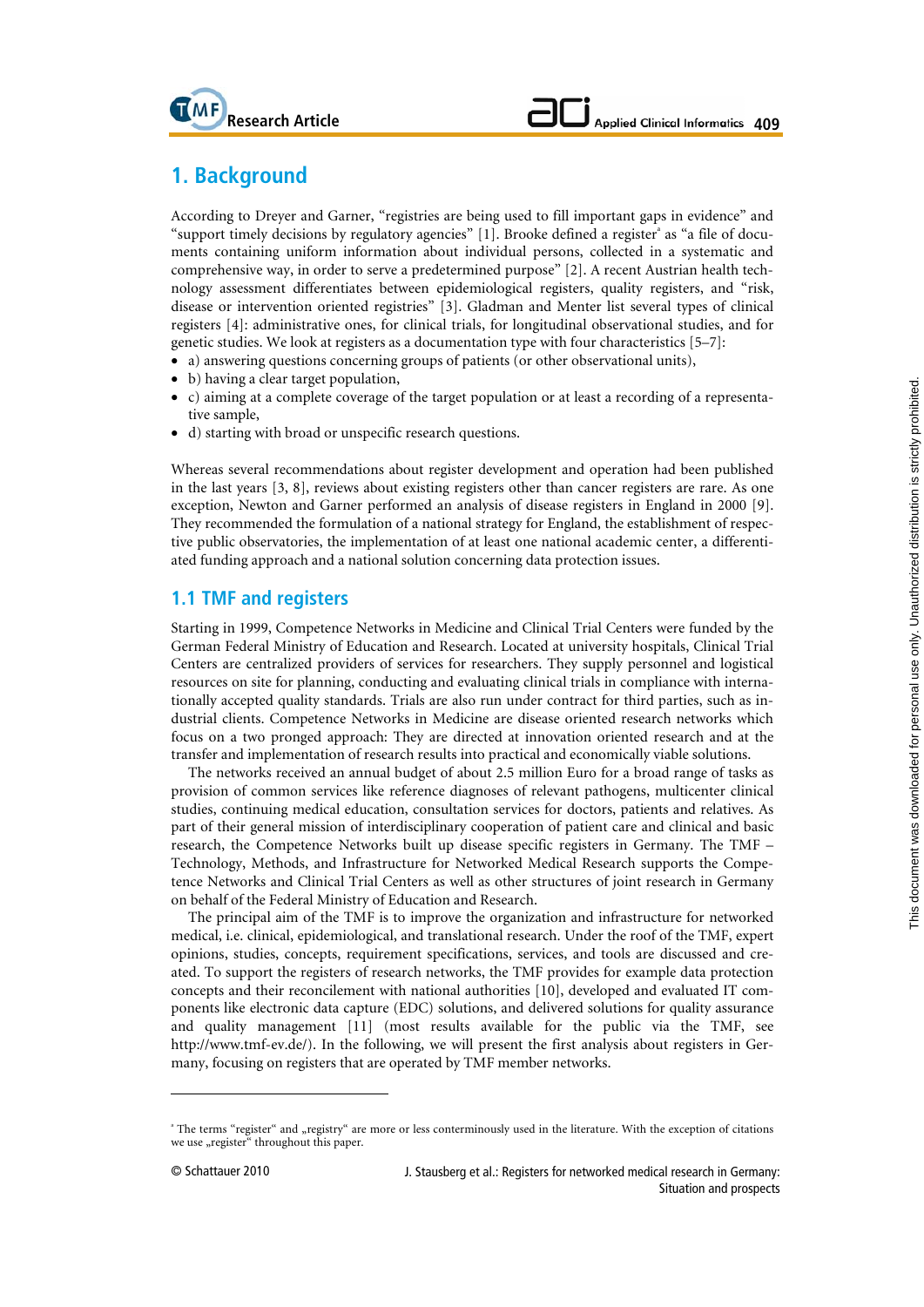

# **2. Objectives**

The German Federal Ministry of Education and Research as the main funding organization requested an evaluation concerning the success of research networks in establishing national registers. Therefore, the TMF carried out a survey including all member institutions. This survey should answer questions regarding the expansion (i.e. regional, national, or European) and medical coverage of the registers as well as financial and organizational issues. A second survey was carried out 18 months later focusing on IT service management. The aim was to describe the current state of registers, to identify requirements and needs, and to recommend best practice models.

# **3. Methods**

For the first survey, a self-completion questionnaire was developed based on a list of questions provided by the Federal Ministry. A first draft was tested with three competence networks. The final version includes 84 closed and open questions grouped into 11 sections. All TMF member networks were invited to this survey in November 2007. A response was requested solely from member networks that operate at least one register. For each operated register, the questionnaire should be filled out by the member networks themselves in paper or electronic form. "Register" was not further defined. The questionnaire was sent by email as file in Microsoft Word format to the executives of the member networks by the TMF office. A reminder was sent out in December 2007 by email as well. Recruitment stopped in January 2008. Unclear answers were discussed with the contact persons quoted by the member networks.

The second survey was planned as a semi-structured interview of register offices. A field manual with 111 questions was developed based on the results from the first survey. The first module covering organizational issues corresponds to the previous self-completion questionnaire. The second module covers technical issues, the third service management tasks of the register office and the fourth achieved objectives. A convenient sample of ten very active register offices was asked for participation in a computer-assisted personal (CAPI) or telephone interview (CATI): Competence Network Hepatitis, Competence Network Depression, Competence Network HIV/AIDS, Competence Network Community-Acquired Pneumonia, Brain-Net, Competence Network Atrial Fibrillation, Competence Network Dementia, Competence Network Congenital Heart Failure, Competence Network Rheumatology, and Competence Network Parkinson's Disease. During May 2009, the first author conducted four CAPI and five CATI, one response was in written form.

The results of the second survey were compiled by a sub-group of specialists from three member networks (Hepatitis, Congenital Heart Failure, Parkinson's Disease), together with a representative from the field of clinical cancer registries. This group outlined recommendations for the TMF's IT strategy for register research.

# **4. Results**

## **4.1. Survey 1 – self-completion questionnaire**

Fifty-five TMF member networks were asked for participation including 17 Competence Networks and 10 Clinical Trial Centers. Eleven networks provided information about 14 registers. Participants were eight competence networks (47% of 17 Competence Networks) and three others (8% of other networks). Eight registers are active throughout Germany; six are restricted to specific regions as federal states or smaller areas. The medical coverage in terms of diseases is shown in  $\blacktriangleright$  Table 1. The registers cover nine out of 22 chapters of the German modification of the ICD-10 (39%) and 53 out of 1707 categories (3%). Clear focus is on diseases of the circulatory systems with 6 registers and more than 150,000 registered patients. Cancer is missing as the clinical or epidemiological cancer registries in Germany are not members of the TMF yet. Table 2 presents further details about the registers.

© Schattauer 2010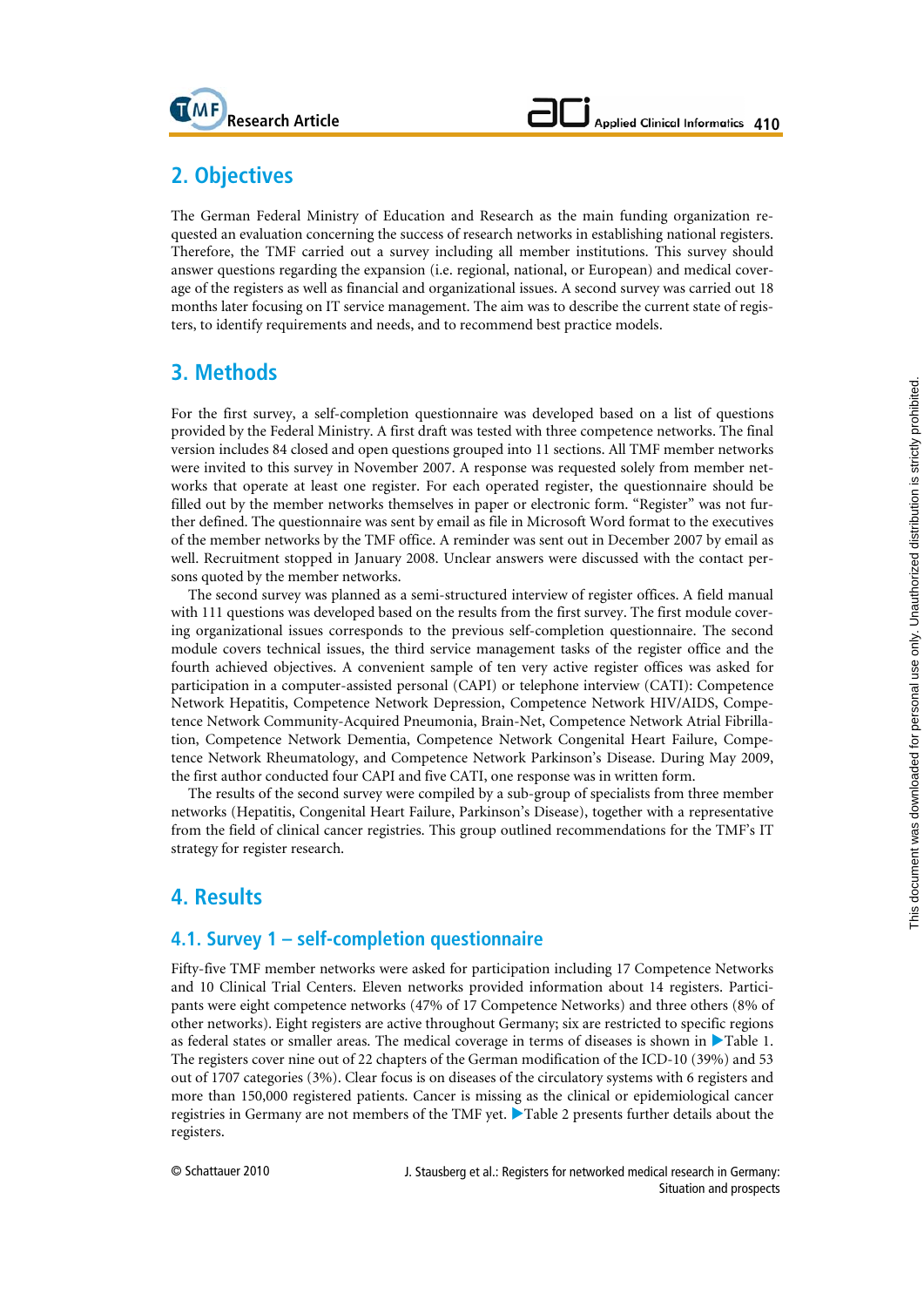Services provided by registers might be support of publications, recruitment for clinical trials, analyses accomplished for network members or for the public, redelivery of data to the recruitment centers or forwarding of data to third parties.  $\blacktriangleright$  Figure 1 shows the services offered by the 14 registers. One register offers all; six registers offer 4 to 6 different services. The analysis of the reporting strategies revealed some specific trends.

- Reimbursement of data recording for example by a fee for an annual recording of a specific data set for a patient – is rare. Only 4 registers offer a financial compensation.
- Most of the registers receive data spontaneously; only 4 registers use predefined visits.
- Data are pseudonymized and stored centrally. Two registers mention the storage of anonymized data.
- Medical and personal data are separated. Three registers use a trustee for the storage of personal data.

Paper forms as well as EDC-systems are used as reporting channel. Some registers offer both to their recruitment sites. Only three registers import data previously collected for other purposes, e.g. from a hospital information system. Four out of seven registers that receive paper forms perform a double entry. Most of the registers inform their recruitment sites regularly about the data quality. Six registers out of 11 with respective possibilities use source data verification as part of their monitoring strategy. Hospitals and health care professionals are responsible for the provision of data in most of the registers. However, in three registers, patients and relatives participate in data recording.

## **4.2. Survey 2 – interviews**

All 10 register offices asked for participation agreed and received the field manual per email before the interview. Seven of the 10 offices belong to member networks that participated in the first survey, three did not. The interviews revealed a specific type of register present in the competence networks. We call that type "research register". Common characteristic of the ten registers is strong support of clinical research, identified by the achieved goals (cf.  $\blacktriangleright$  Fig. 2): generation of new research hypotheses (10 registers), recruitment of patients for clinical trials (8), and linkage with clinical trials (6). Consequently, the registers use the same tools and concepts as clinical trials: trial management systems for EDC, case report forms for data structuring and data recording. Only one register uses an electronic patient record system for data entry. All but one offer at least links to biobanks. Representativity is neither assessed nor aspired.

Concerning technical solutions, we found a remarkable heterogeneity. Three different commercial EDC-systems are used in five registers: one uses MACRO (InferMed), one uses MARVIN (XClinical), and three use secuTrial (interActive Systems). One half uses web-clients for data recording, the other half uses fat-clients. Six registers declared the use of the secure sockets layer (SSL) protocol for a secured communication between clients and servers. The data are mostly stored unencrypted. The design of forms is less supported. Most of the registers use text processing software for design and revision of input forms. The accepted version is then reprogrammed with the EDCsystem. Three registers receive support by third parties defined in respective service-level agreements.

## **4.3. Hands-on recommendations for the organization of register management**

As mentioned before, the expert group from the second survey compiled hands-on recommendations for the organization of register management. The analysis of the most efficient registers revealed a structure with five levels as best practice model of register management: executive, operations, IT-management, software, hardware. The levels should have clear interfaces to guarantee autonomy, flexibility, scalability, and security. Then, either the tasks could be distributed to different players, one for each level, or the register could be operated one-stop. Players could be companies as well as non-profit organizations on all levels.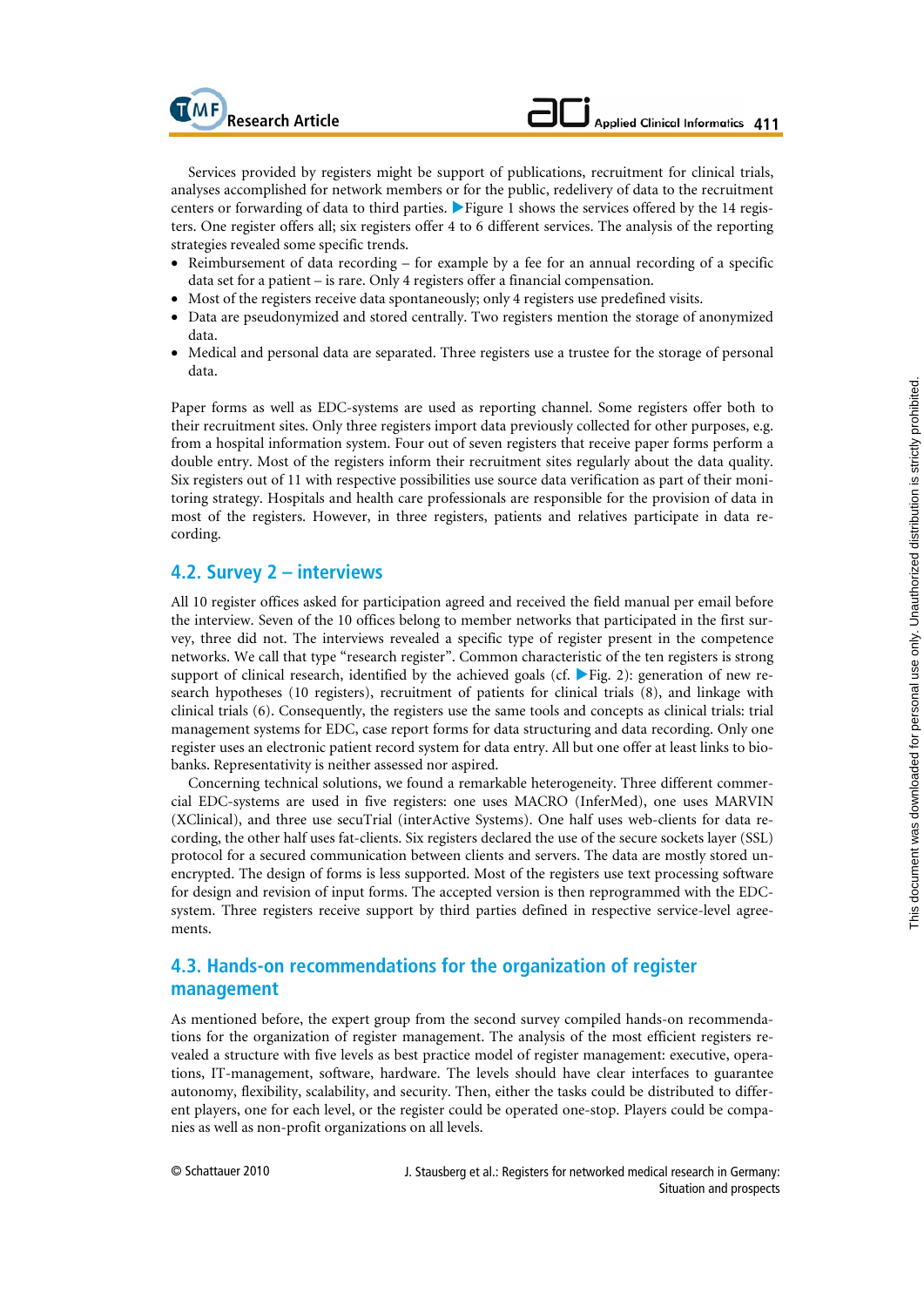The executive board should identify with the register's objectives and the medical field. This helps to represent the register outwards and to set goals inwards. Operations include development and maintenance of user interfaces, user administration, monitoring, data management, training, dunning, archiving, and reporting. Further analysis of the data should be released to statistical institutes, unless that institute is also responsible for register management. A Chief Information Office (CIO) should be responsible for IT-service management, having profound skills in management and operation of computer-based applications in health care. In Germany for example, a certificate of the two scientific associations, the German Association for Medical Informatics, Biometry and Epidemiology and the Association for Informatics, prove this qualification by a certificate in medical informatics. Whether the CIO focuses on contracting or service delivery depends on the organization of the two bottom levels, software and hardware.

Concerning business software, the choice of a special EDC-system is a strategic investment decision. If the register's data management is similar to clinical trials, a commercial trial management system will be preferred. If the data management is oriented to clinical activities, an electronic health record system could be appropriate. At least, two physical servers (production, backup) are needed to implement the register, supplemented by firewall components. In accordance with the generic data protection concepts of the TMF, data access should be divided by separate storage of medical and other organizational data or using trusted third parties for sensitive data. Other reasons for further servers, may be virtual ones, could be the software architecture, or the need for additional test and/or development environments.

## **5. Discussion**

**MF**<br>**Research Article** 

In two surveys we analyzed 14 and 10 registers operated in Germany by TMF member networks. Finding an accepted definition for the term "register" for the surveys was a major problem. Especially in the first survey open for all TMF member networks, questions regarding differences between registers, cohort studies, and national cohorts arose. From our point of view, register is a loosely defined type of medical documentation; it is no study type. Consequently, cohort studies for example might use registers for documentation. Then, register research is an umbrella covering different types of studies as cohort studies, observational studies, and studies in health services research. The differentiation to electronic health records comes from the intended usage. The primary usage of electronic health records is to support individual health care, whereas the primary aim of registers is to support the analysis of groups of individuals. Recently, Drolet and Johnson presented a formal approach for a certification of databases as registry called MDR-OK [12]: to have **M**ergeable data, a standardized **D**ataset, **R**ules for data collection, defined inclusion principles, **O**bservations associated over time, and **K**nowledge of outcomes. The research registers operated by the TMF members fulfill the first four criteria, but not necessarily the remaining two.

The surveys showed a multifaceted scene of registers operated by member institutions of the TMF. On the one hand, the registers mainly support clinical research in various ways, e.g. by identification of eligible patients (cf.  $\blacktriangleright$  Fig. 2). Furthermore, the close connection to bio-banks demonstrates the ability of the registers to support translational research [13]. Links to health services research are less visible. Single source concepts [14, 15] were not present at the time of the surveys. Thus, the TMF member networks mainly achieved a linkage of different research groups with the registers ("horizontal linkage"). The linkage from experimental research to health care (from bench to bedside, "vertical linkage") was only partially fulfilled. This corresponds with a limited use of socalled "disease-only registers" claimed by Raftery et al. in a health technology assessment about routine databases [16]. Further criticism against the evidence of register research was formulated by Roovers concerning confounding, data quality, and business interests [17]. Due to the public funding, there are no business interests present in the registers operated by the TMF members. Data quality is an ongoing issue in any type of medical documentation. Concerning registers, elaborated concepts of quality control have been published [11, 18]. Case reports confirm the success of strong quality control procedures [19]. Confounding remains as an issue to be solved.

On the other hand, the organizational and technical implementation of the registers differs considerably. The available literature about registers lacks in respective recommendations [20]. There-

© Schattauer 2010

J. Stausberg et al.: Registers for networked medical research in Germany: Situation and prospects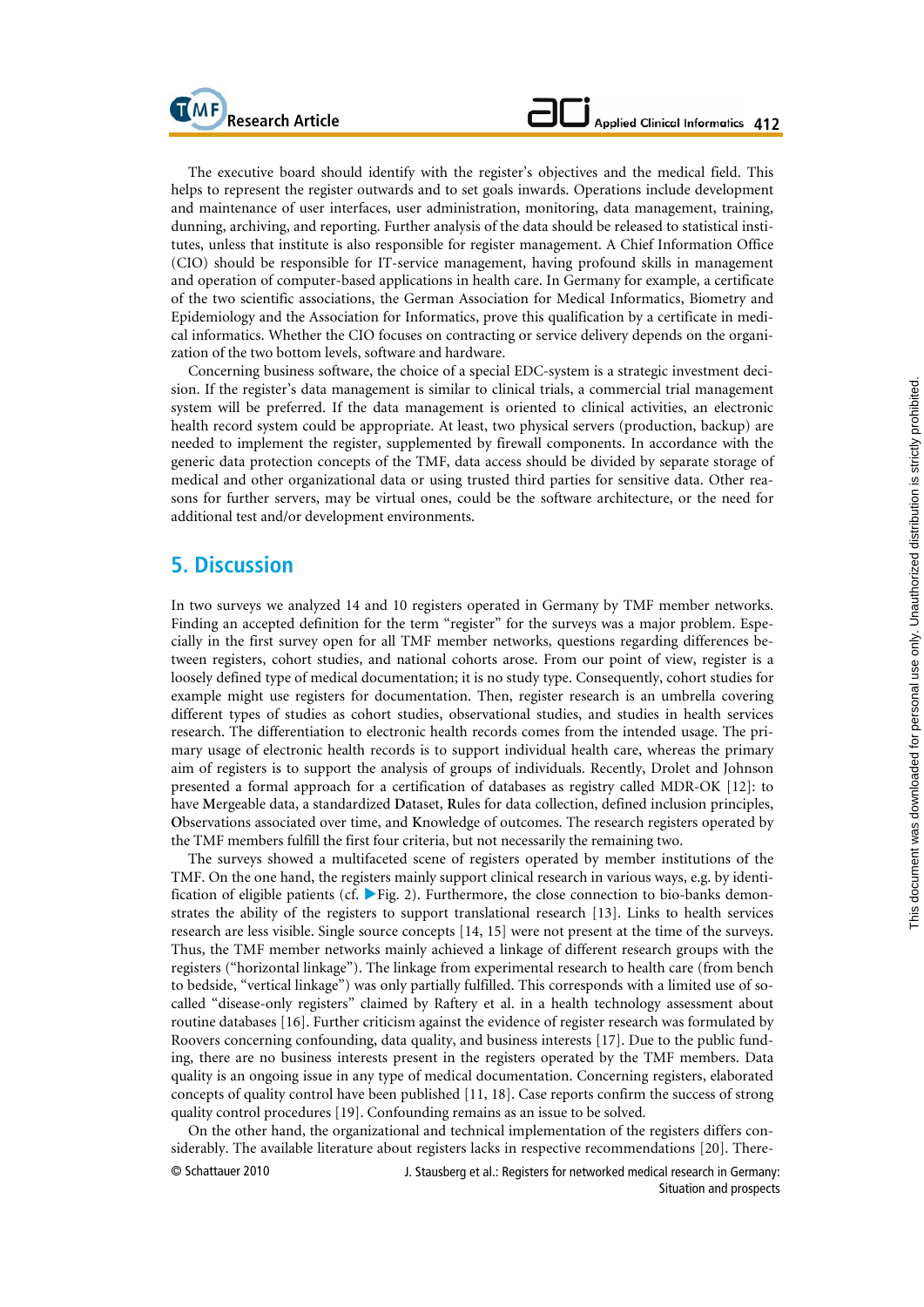fore, the group of experts involved in the second survey compiled recommendations on their own, being aware of the fact that external performance measures for registers are not applied within this work. At the moment, a project is in preparation to foster the usage of IT service management concepts by the TMF members based on the ISO/IEC 20000 IT Service Management System [21] or on the Information Technology Infrastructure Library (cf. http://www.itil.org/). But it will be a long way until these standards are incorporated in the networks that are mainly operated by academic researchers.

The expert group recognized major deficiencies in the planning and design of registers. Only one competence network in the second survey developed standard operating procedures for operating the register, none uses specific software for creating or maintaining its register. In accordance to others [3, 6, 8], the use of a register protocol describing what should be considered or done in which order during the creation of a register is strongly recommended.

Some research questions remain. Some registers follow the view of clinical trials on patients, i.e. having clearly defined visits, others follow the view of electronic health records, i.e. having an activity oriented documentation. It will be interesting to establish models for data recording and data storage that support both views without losing the individual advantages, e.g. simple interpretation on the one hand and timely information on the other hand. Sustainability is an unsolved issue in register research. TMF members are funded for a specific period, but most of them strive for an ongoing recording or at least lifelong follow-up of their patients. It will be worthwhile to think about a central institution responsible for storing register data after termination of the initial project. Due to the strong regulation in the area of data privacy, the expert group did not address specific recommendations.

Within the TMF the first consequences arose from the presented surveys. A project dealing with IT service management in medical research was launched. A yearly update about the IT structure of the TMF member networks is planned. Sustainability of register research is regarded as a topic of high priority and first project outlines are discussed, especially regarding the long-term storage of data after termination of the respective projects.

### **5.1 Study limitations**

The total number of the registers operated by TMF member networks is unknown. At least half of the registers from the competence networks were included in the first survey. One might suggest that the responders are the most active networks. However, in the second survey we were able to include three non-responders from the first survey (Brain-Net, Community Acquired Pneumonia, Hepatitis) that present themselves as very successful. Therefore, we interpret the responders of the first survey as a representative sample. In opposite, the results of the second survey are intentionally based on a convenient sample of active member networks in order to develop respective recommendations.

Three experts from survey 2 are involved in three of the analyzed registers. These relationships might introduce bias, e.g. through a trend to positive ratings. However, we regard the overlap as an advantage due to the detailed knowledge of the experts about the topic as well as about the specific registers.

## **6. Conclusions**

During the last period of networked medical research in Germany, research registers were generated as a specific type of medical documentation. Ten years after the establishment of the national funding scheme, the analysis shows that the projects reached several of the proposed objectives. Mainly the support of clinical trials could be achieved, even though neither representativity nor sustainability could be fully accomplished. From our point of view, there is a lesson to be learned from this experience. Some of the interviewed registers suffer from the lack of register planning. We highly recommend new networks using a systematic and structured approach of register planning and register operation. In Germany, the compilation of a recommendation concerning register planning is currently an agenda task of health services research. With the presented results from networked

© Schattauer 2010

J. Stausberg et al.: Registers for networked medical research in Germany: Situation and prospects

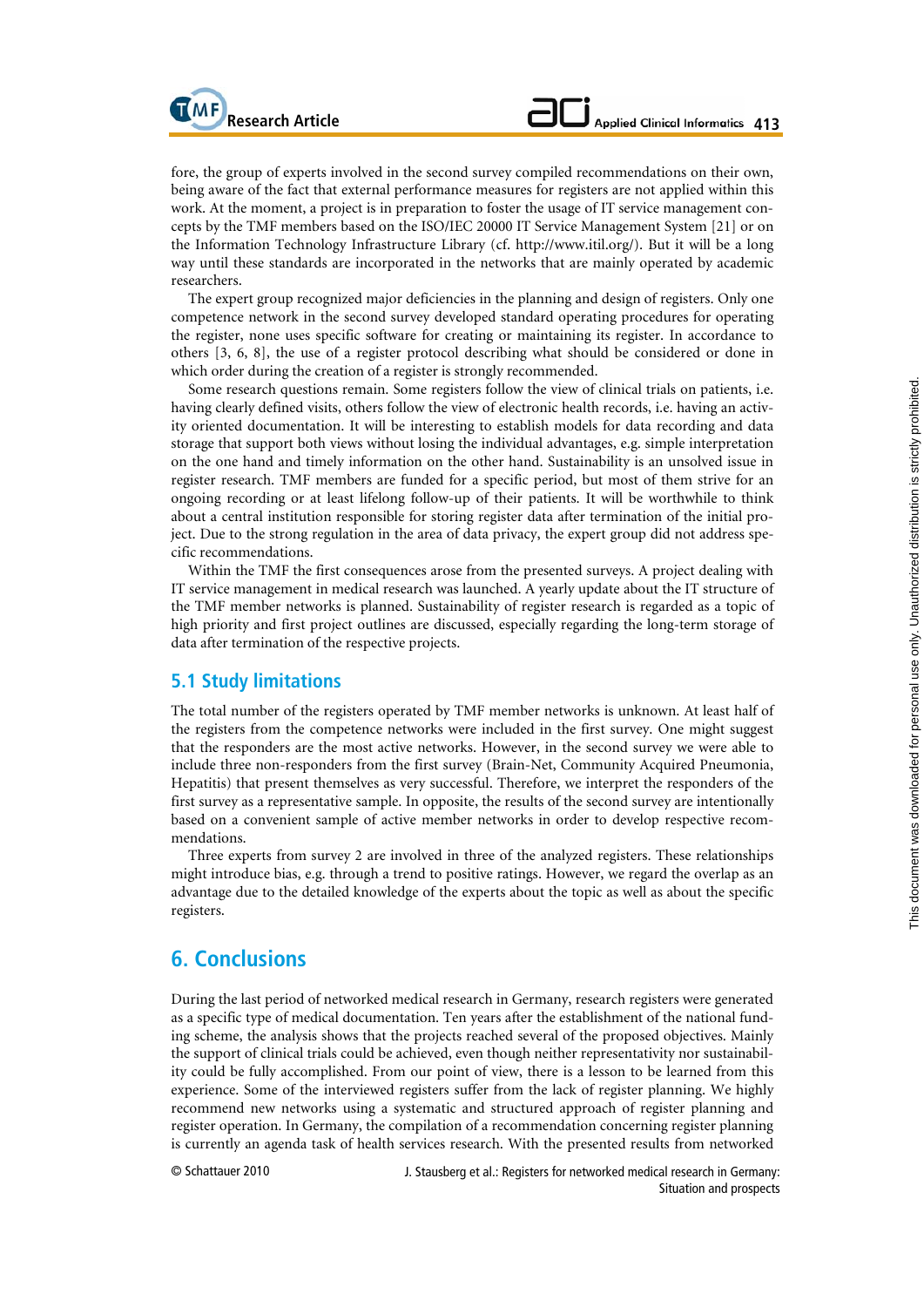

medical research, the TMF wants to support this direction. A periodical update of the surveys will enable a continuous assessment of the improvements achieved in register research.

#### **Conflict of Interest**

The authors do not declare any conflicts of interest.

#### **Human Subject Research**

No human subjects were used during this study.

#### **Acknowledgement**

This work was supported by the German Federal Ministry of Education and Research (Bundesministerium für Bildung und Forschung, BMBF) as a project of TMF. The authors would like to thank the participants in the first survey and the interview partners in the second survey.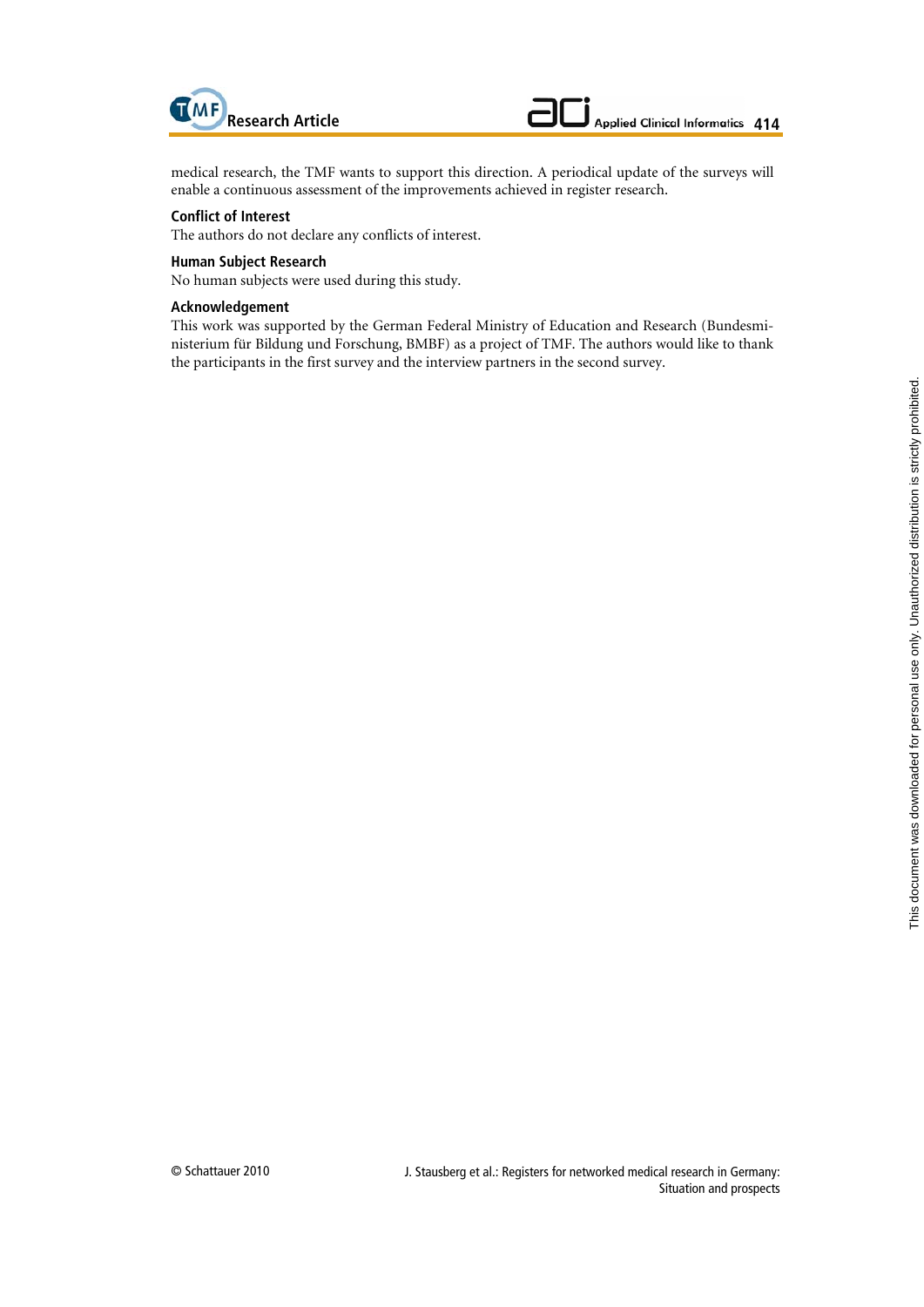





**Fig. 1** Services offered by 14 registers of TMF member networks from the first survey (multiple answers possible). Publication of peer-reviewed papers based on register data is denoted as "publications". Analysis for network members and analysis for the public comprise additional analyses of register data on request, not covered by the analysis plan of the register.





J. Stausberg et al.: Registers for networked medical research in Germany: Situation and prospects

© Schattauer 2010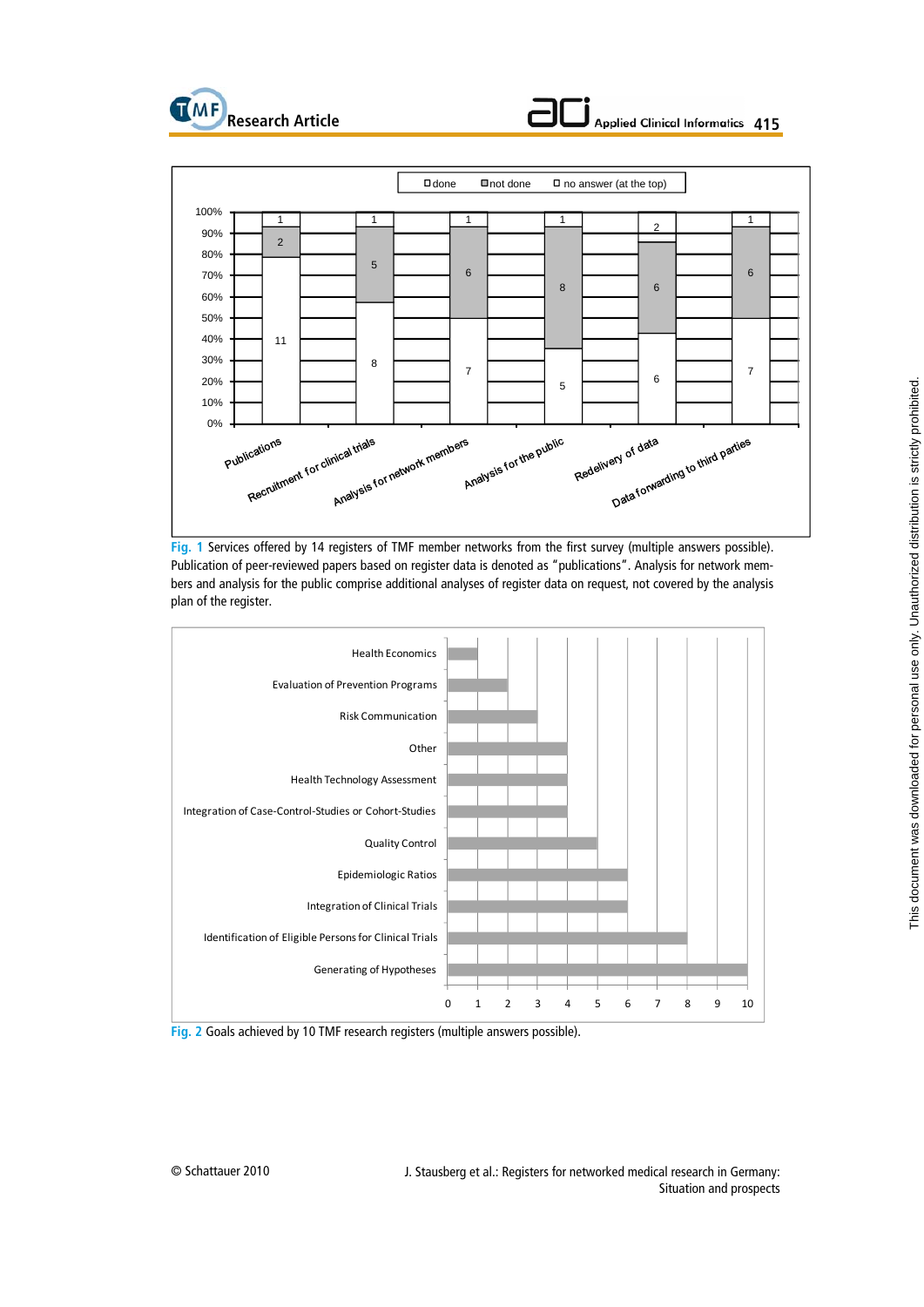**Table 1** Classes of the German modification of the ICD-10 covered by the registers. Multiple parts per register possible.

| <b>Chapter</b> |                                                                                               | Part covered by the registers |                                                                                        |  |  |
|----------------|-----------------------------------------------------------------------------------------------|-------------------------------|----------------------------------------------------------------------------------------|--|--|
| T              | <b>Certain infectious and parasitic</b><br>diseases                                           | B20-B24                       | Human immunodeficiency virus [HIV] disease                                             |  |  |
| v              | <b>Mental and behavioural disorders</b>                                                       | $F00.-*$                      | Dementia in Alzheimer's disease                                                        |  |  |
|                |                                                                                               | $F01 -$                       | Vascular dementia                                                                      |  |  |
|                |                                                                                               | $F02.4*$                      | Dementia in other diseases classified elsewhere                                        |  |  |
|                |                                                                                               | F03                           | Unspecified dementia                                                                   |  |  |
|                |                                                                                               | $F32. -$                      | Depressive episode                                                                     |  |  |
| VI             | Diseases of the nervous system                                                                | $G20. -$                      | Parkinson's disease                                                                    |  |  |
|                |                                                                                               | G23.1                         | Progressive supranuclear ophthalmoplegia<br>[Steele-Richardson-Olszewski]              |  |  |
|                |                                                                                               | $G45. -$                      | Transient cerebral ischaemic attacks and related<br>syndromes                          |  |  |
|                |                                                                                               | G90.3                         | Multi-system degeneration                                                              |  |  |
| IX             | Diseases of the circulatory system                                                            | $121 -$                       | Acute myocardial infarction                                                            |  |  |
|                |                                                                                               | $148.1 -$                     | <b>Atrial fibrillation</b>                                                             |  |  |
|                |                                                                                               | $161 -$                       | Intracerebral haemorrhage                                                              |  |  |
|                |                                                                                               | $163 -$                       | Cerebral infarction                                                                    |  |  |
|                |                                                                                               | 164                           | Stroke, not specified as haemorrhage or infarction                                     |  |  |
| <b>XIII</b>    | <b>Diseases of the musculoskeletal</b><br>system and connective tissue                        | $M05.-$                       | Seropositive rheumatoid arthritis                                                      |  |  |
|                |                                                                                               | M06.-                         | Other rheumatoid arthritis                                                             |  |  |
|                |                                                                                               | M34.9                         | Systemic sclerosis, unspecified                                                        |  |  |
| <b>XVII</b>    | <b>Congenital malformations, defor-</b><br>mations and chromosomal abnor-<br>malities         | Q20-Q28                       | Congenital malformations of the circulatory<br>system                                  |  |  |
| <b>XVIII</b>   | Symptoms, signs and abnormal<br>clinical and laboratory findings, not<br>elsewhere classified | R45.8                         | Other symptoms and signs involving emotional<br>state [Suicidal ideation (tendencies)] |  |  |
| XXI            | <b>Factors influencing health status</b><br>and contact with health services                  | Z21                           | Asymptomatic human immunodeficiency virus<br>[HIV] infection status                    |  |  |
| XXII           | <b>Codes for special purposes</b>                                                             | $U51. -$                      | Cognitive impairment                                                                   |  |  |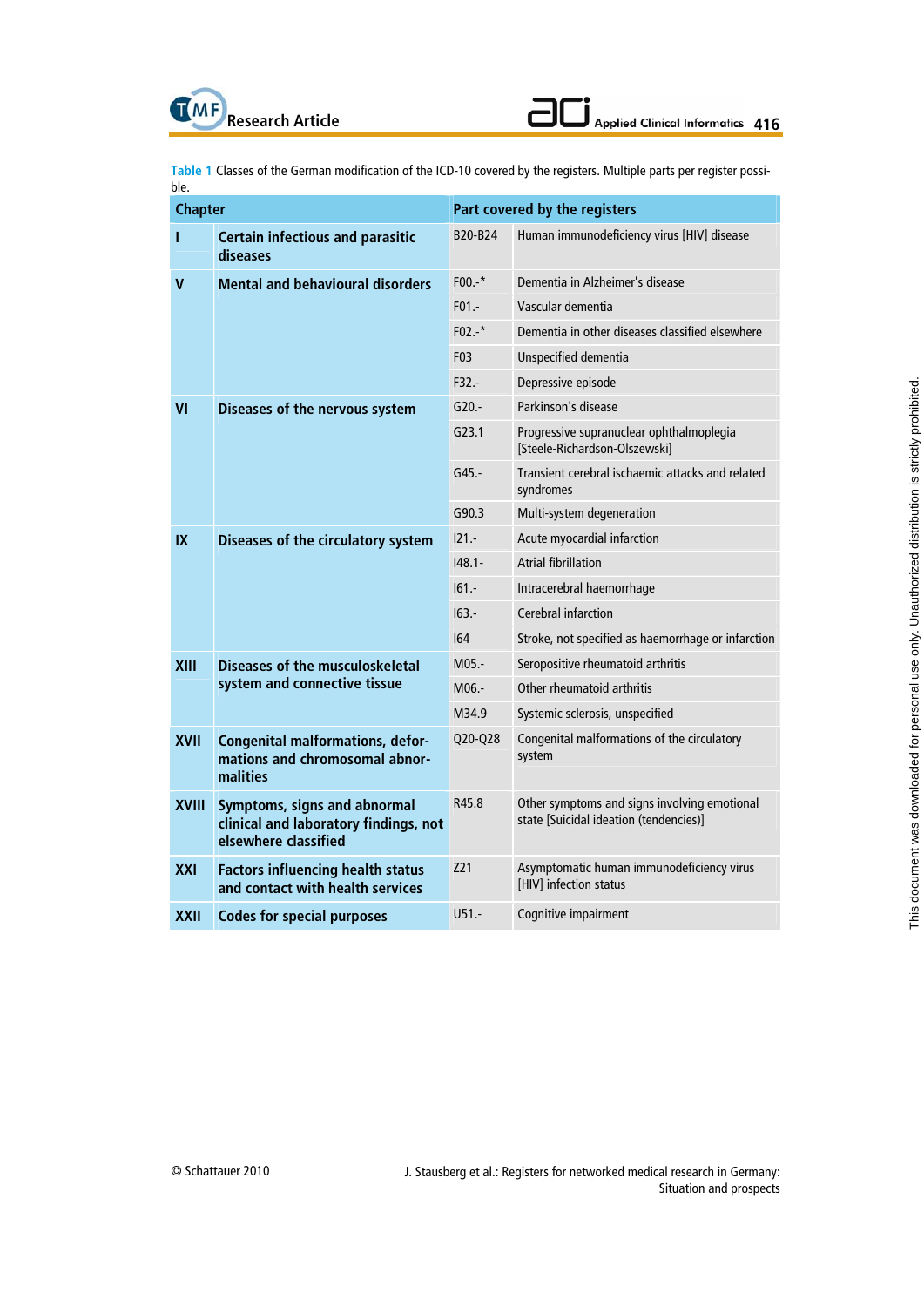

| Applied Clinical Informatics 417 |  |  |  |  |
|----------------------------------|--|--|--|--|

| <b>Register</b> |              |                        | Sample size    |                | <b>Recruitment sites</b> |                                | Follow-up     | <b>Basic</b><br>data set |
|-----------------|--------------|------------------------|----------------|----------------|--------------------------|--------------------------------|---------------|--------------------------|
| ID              | <b>Start</b> | <b>Population</b>      | <b>Planned</b> | <b>Current</b> | N                        | <b>Type</b>                    | <b>Period</b> | <b>Item N</b>            |
| $\mathbf{1}$    | 2003         | unknown                | complete       | 26,233         |                          | Pat, Aff                       | life-long     | 49                       |
| $\overline{2}$  | 2003         | n. a.                  | 2,000          | 2,000          | 13                       | UC                             | 3 years       | 800                      |
| 3               | 2005         | 1,320                  |                | 1,320          | $\bf 8$                  | UC, H                          | not done      | 3                        |
| $\overline{4}$  | 2004         | 59,000                 | 8,000          | 15,500         | 26                       | UC, H, Phys                    | life-long     | 121                      |
| 5               | 2001         | $200.000 -$<br>250,000 | unlimited      | 5,500          | 44                       | UC, H, Phys                    | life-long     | 140                      |
| 6               | 2001         | n. a.                  | 10,000         | 5,642          | 200                      | UC, H, Phys                    | 10 years      | >>100                    |
| $\overline{7}$  | 2000         | 700/year               | complete       | 2,300          | $\overline{2}$           | UC                             | up to 4 years | 18                       |
| 8               | 2006         | 600/year               | complete       | 1,139          | $\mathbf{1}$             | UC, H, Phys, Pat,<br>Aff, Nurs | 1 year        | 14                       |
| 9               | 1999         | unknown                | complete       | 100,000        | 110                      | UC, H                          | not done      | 37                       |
| 10              | 2004         | 850,000                | 10,000         | 12,500         | 302                      | UC, H, Phys, Pat               | up to 5 years | 207                      |
| 11              | 1997         | 212,157                | 7,008          | 4,310          | $\mathbf{1}$             | n. a.                          | life-long     | >>1,000                  |
| 12              | 2000         | 5,500                  | unlimited      | 3,500          | 37                       | UC, H                          | life-long     | 5                        |
| 13              | 2005         | n. a.                  | n. a.          | 1,016          | 16                       | UC, H                          | 1 year        | 232                      |
| 14              | 2004         | n. a.                  | unlimited      | 2,090          | 36                       | UC                             | life-long     | 8                        |

**Table 2** Characteristics of the 14 registers of the first survey.

Aff – affiliates, H – hospitals, n. a. – no answer, Nurs – community nurses, Pat – patients, Phys – physician offices, UC – university clinics, N – Number